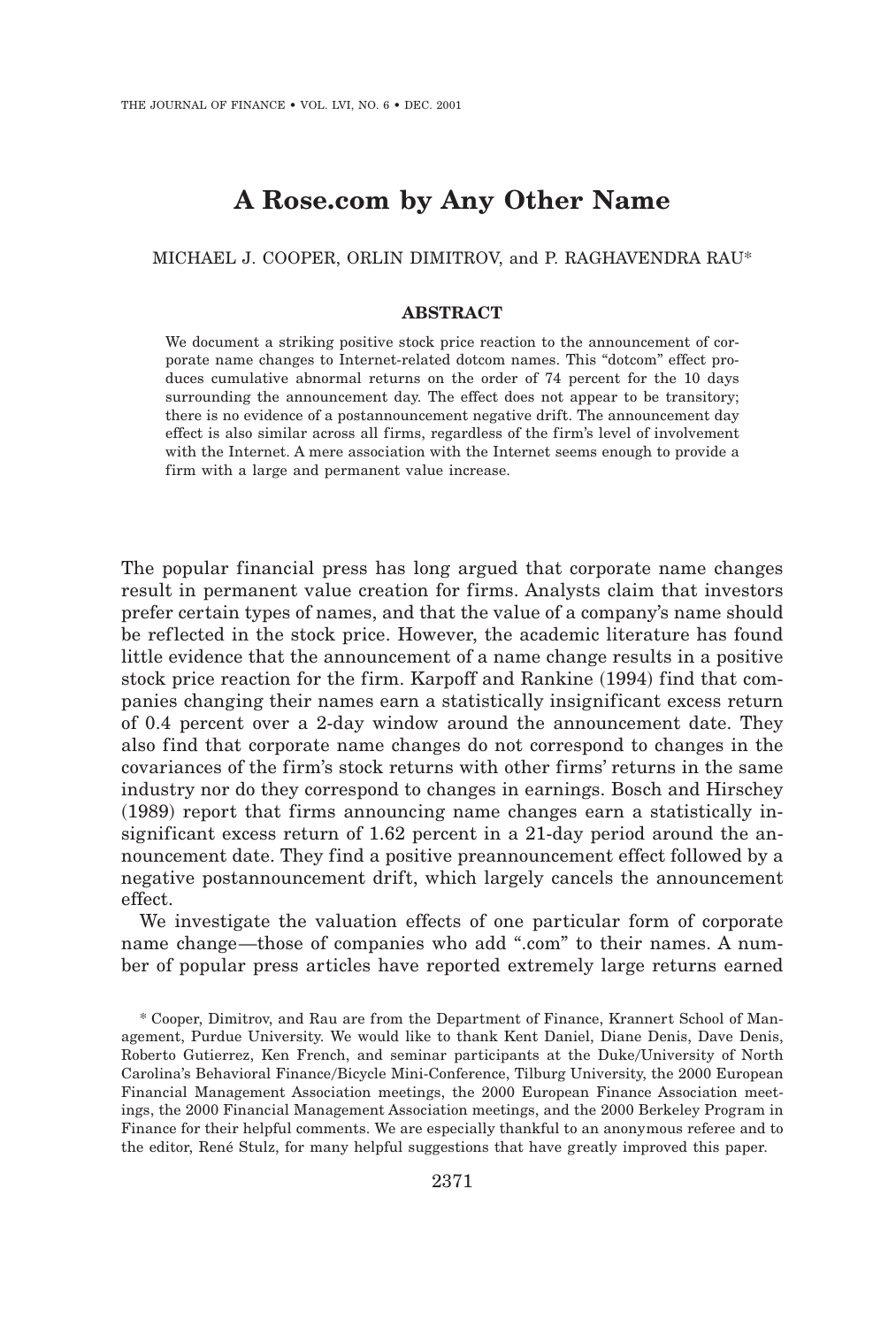by these companies (see, for example, Emshwiller  $(1999)$ ). These articles suggest that the large increase in returns is due to a mania on the part of investors. This mania may be fueled in part by Internet day traders searching stock chat sites on the Internet looking for "hot" new Internet stocks and consequently creating a price pressure induced-bubble in these stocks.

If the large premiums for dotcom name changes are in fact related to a speculative mania, then it is not the first time in the history of financial markets that such manias have existed. For example, Mackay  $(1841)$ documents manias across time and in different markets, ranging from the Dutch tulip bulb craze in the 1630s to the South Sea Bubble in the 1710s. More recently, Sobel (1965) reports similar manias in the United States in the 1850s with railroad and mining stocks and in the 1960s with science and technology stocks. The common feature in all these manias appears to be that the industries are new "glamour" industries with both an enormous growth potential and uncertainty. Consequently, investors appear to be extremely anxious to buy shares of any firms that are involved in these industries. Investors may even be frantic to buy shares in firms that are at best, only loosely, if at all, connected to the current glamour industry.

Reports of the excesses in these times bear a striking resemblance to reports in the popular press on Internet-related stocks. For example, the *Wall Street Journal* reports that Computer Literacy, Inc., changed its name recently to fatbrain.com because customers kept forgetting or misspelling its Internet address computerliteracy.com. The shares of the company jumped by 33 percent to \$20.75 the day before the company sent out an advisory about a name change, when leaks about the name hit Web chat forums (Wingfield  $(1999)$ ). The desperation of investors to buy stock in the Internet business has also been reported in several articles. For example, Ewing (1999) reports in the *Wall Street Journal* that when AppNet Systems, Inc., filed for an initial public offering under the symbol APPN, investors began buying shares of Appian Technology, Inc., an inactive circuit manufacturer trading on the Nasdaq OTC Bulletin Board under the same APPN symbol, even before the IPO of AppNet Systems. Appian Technology earned returns of 142,757 percent in the two days after the filing, with over 7.3 million shares being traded compared with 200 shares the day before the filing. According to the *Wall Street Journal*:

Net happy traders began touting APPN in chat rooms, apparently believing they were talking about AppNet. In a message posted Tuesday on Yahoo Finance's Hot OTC-BB Stock's ONLY chat room, an enthusiast participant calling himself lovepennys raved: "Just bought 50,000 shares, took 3 transactions to get it done, there r no shares out there, going to run big." . . . It isn't clear why investors thought they could trade shares in a company whose IPO is weeks away.  $(Ewing (1999))$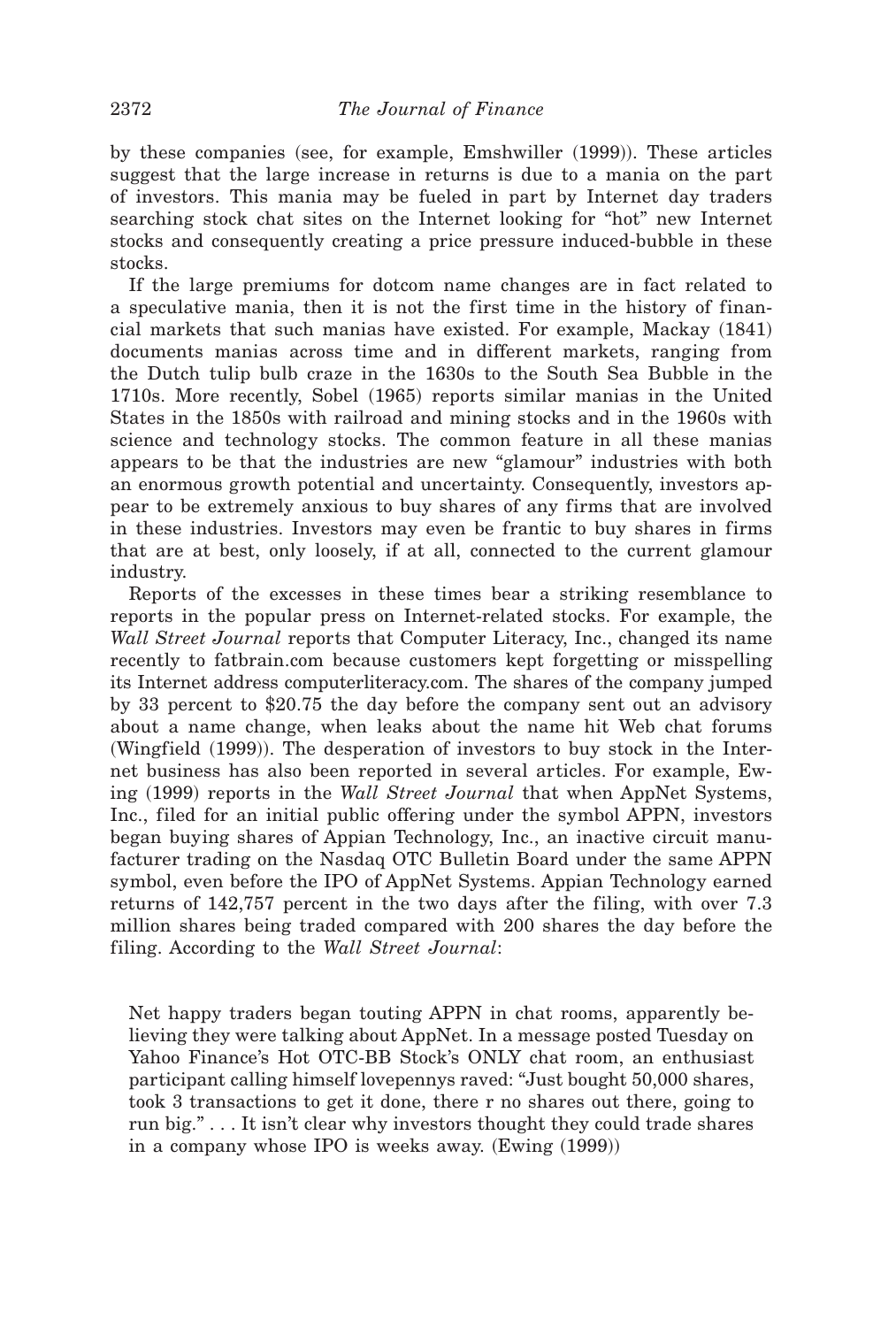In this paper, we investigate the effect of company name changes to Internetrelated "dotcom" names on the company's stock price. Specifically, we examine the average changes in firm value across 95 firms that announced dotcom name changes during 1998 and 1999. We find dramatic increases in shareholder wealth when firms announce dotcom name changes. In contrast to Bosch and Hirschey (1989), who find a positive preannouncement effect followed by a negative postannouncement drift, we find that the increase in shareholder wealth around the announcement date remains permanent in the postannouncement period. These increases in shareholder wealth are robust to different measures of excess returns.

When we separate our sample into different categories of firms based on the degree of business the firm derives from the Internet, we find that the announcement-day effect is similar across firms. This suggests that market participants appear to apply a similar positive price premium across all companies changing their names to dotcom names, regardless of a company's level of involvement with the Internet.

Thus, although previous name change papers (Bosch and Hirschey,  $(1989)$ ) and Karpoff and Rankine  $(1994)$  have concluded that there is little effect from corporate name changes on firm value, the huge changes in firm value that we document for dotcom name changes suggests that, at least for Internetrelated firms, name changes are important. At this point in time, we cannot know with any degree of certainty if the increase in firm value for the dotcom firms is rational, perhaps due to investor expectations of large future payoffs to such firms, or if it is simply a speculative bubble that may deflate in the future. However, the fact that we see firms that derive apparently little or none of their revenue from the Internet experiencing large dotcom effects suggests some degree of investor irrationality.

The paper is organized as follows. In Section I, we discuss the unique data sources used to create the sample and describe the event study methodology. In Section II, we present the results, perform various robustness checks, and test various hypotheses related to the rationality of the dotcom name change effect. Section III concludes.

#### **I. Data and Methodology**

Our sample consists of all publicly traded companies on the NYSE, AMEX, Nasdaq, and the OTC Bulletin Board (OTCBB) that changed their names between June 1, 1998, and July 31, 1999.1 The new name has to be either a dotcom name  $(e.g., Wareforce.com)$ , a dotnet name  $(e.g., Docplus.net$  Corporation), or has to include the word Internet in it (e.g., Internet Solutions for Business Inc.! As reported in Table I, this results in an initial sample of 147 firms, only one of which, Speedus.com Inc., is listed on Nasdaq. The remain-

<sup>&</sup>lt;sup>1</sup> We search for name changes in web sites such as http://www.otcbb.com/dynamic/; http:// www.nasdaq.com/; or http://www.nyse.com/. See the Appendix for a complete listing of data sources.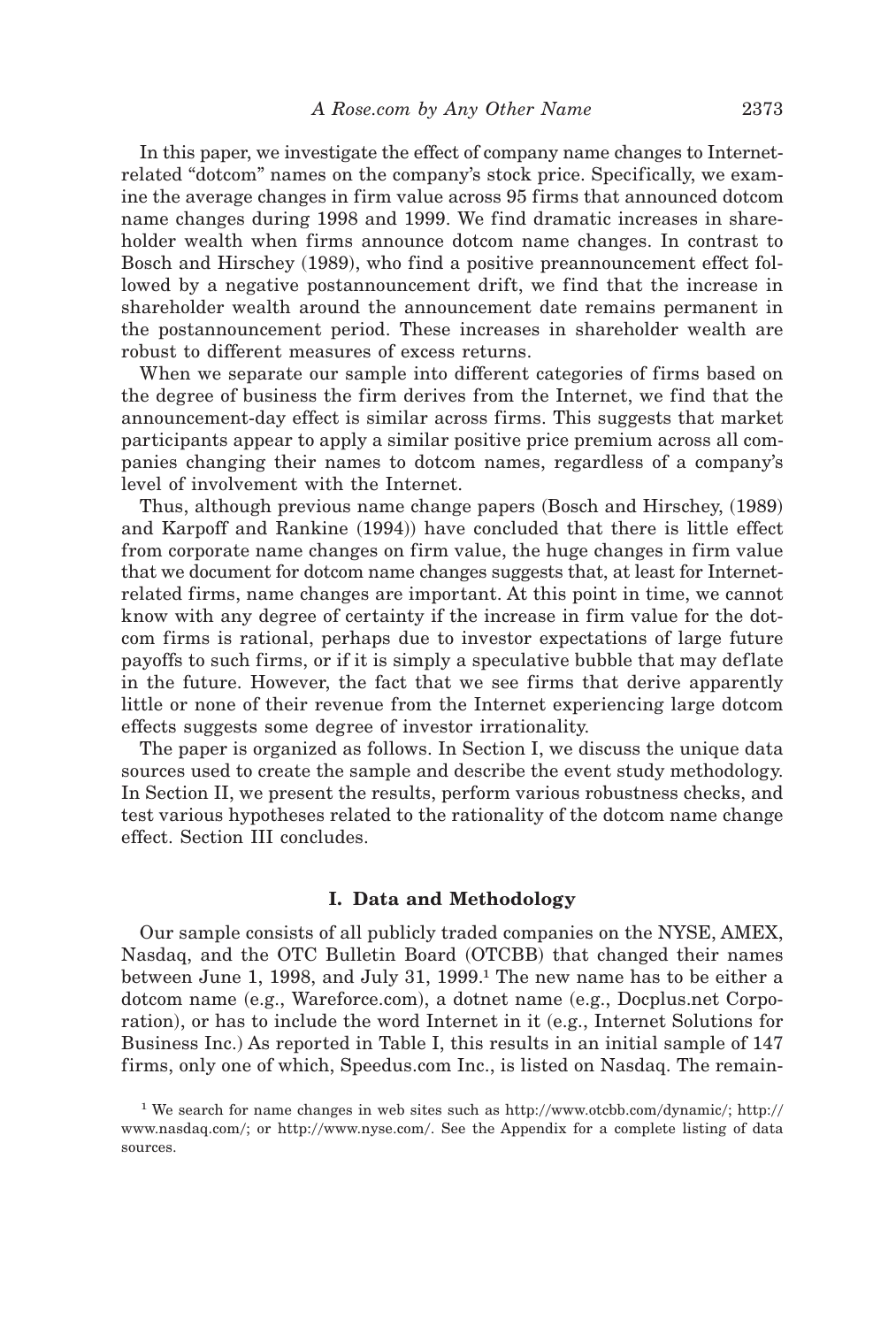### 2374 *The Journal of Finance*

#### **Table I**

# **Description of the Sample**

This table describes the sample of companies that changed their names to dotcom names between June 1998 and July 1999. Firms are divided into subcategories based on their level of involvement with the Internet. The categories are: Category 1: Pure Internet companies; Category 2: Companies that have some prior involvement in the Internet and change their names to better reflect this involvement; Category 3: Companies which change their focus completely from non-Internet to Internet; Category 4: Companies whose core business is not Internetrelated. Because of the difficulty in obtaining exact announcement dates, the announcement day (day zero) is defined as the first available information on the name change, whether from an announcement or effective trading day.

| Initial number of firms in sample.                       | 147                       |
|----------------------------------------------------------|---------------------------|
| Deleted due to mergers and acquisitions                  | 37                        |
| Deleted due to new stock issuance, uncertain event date, |                           |
| spin-offs, going private before name change              | 15                        |
| Total number of remaining firms                          | 95                        |
|                                                          | First of either effective |
|                                                          | or announcement dates     |
| Total remaining firms after deletions                    | 95                        |
| Category 1                                               | 29                        |
| Category 2                                               | 31                        |
| Category 3                                               | 25                        |
| Category 4                                               | 10                        |
|                                                          |                           |

ing firms are listed on the Nasdaq OTC Bulletin Board. We exclude stocks that experience a contaminating news event such as a merger, issuance of stock, earning announcement, and so forth during the event window period. Since these are mostly extremely small capitalization companies, it is difficult to obtain current stock price information and company profiles from traditional academic sources such as CRSP, Compustat, and so on. Most of our sources of information on these companies are from the Internet. The Appendix reports the data sources utilized in our study.

We use published company profiles, SEC filings, and contemporaneous news releases, as well as the company home pages, to classify the firms in our sample into four major categories. We use these categories to determine what types of firms are most affected by name changes and why. These categories are:

- 1. Pure Internet companies, which do all their business on the Internet.
- 2. Companies that have some prior involvement with the Internet and change their names to better reflect this involvement.
- 3. Companies that change their focus from non-Internet related businesses to Internet-related.
- 4. Companies whose core business is not Internet-related.

The number of firms under each category is listed in Table I.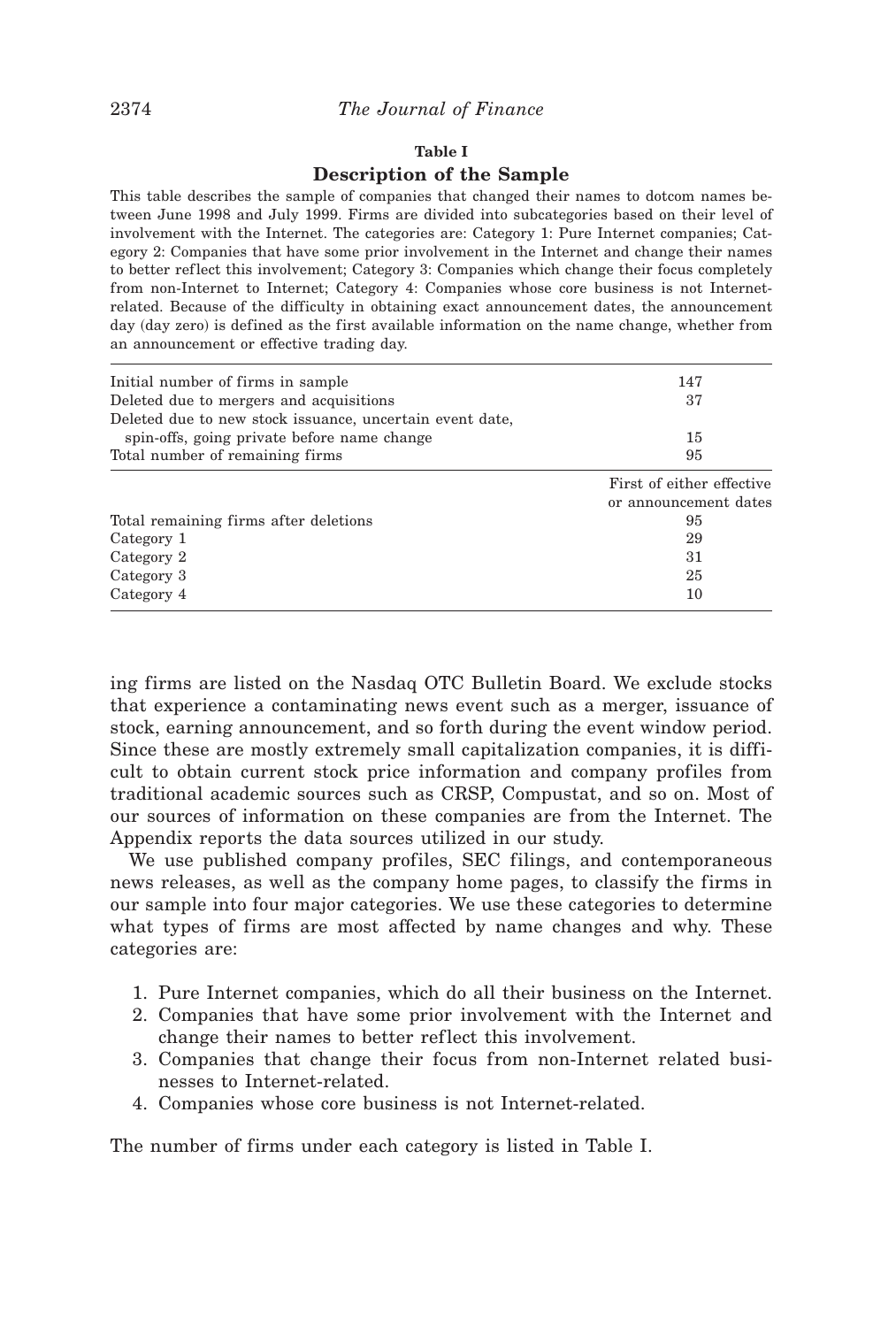In many cases, we do not have information on the actual announcement date, or the earliest announcement we find coincides with the effective date<sup>2</sup> (the date when the firm actually started trading on the exchange under a different name).<sup>3</sup> In these cases, we also examine SEC records for name change filings. The SEC requires firms to file a form 8K when a company changes its name. However, the SEC does not currently punish firms that do not file. In fact, when we examined 8K forms, we could only find three firms in our sample that had filed with the SEC.4 Because of this difficulty in obtaining exact announcement dates for many of the firms in our sample, we define the announcement day (day zero) as the first available information on the name change, whether from an announcement or effective trading day.5 To the extent that the actual announcement day is before the date we use as our event date in our sample, our tests are biased towards accepting the null hypothesis of no abnormal returns in the event windows.

Stock price data for individual firms are collected from three independent sources, Financialweb.com, Bloomberg, and Dow Jones Interactive. Stock prices and volumes are adjusted for stock splits. Interestingly, one of our three data sources, Financialweb.com, belongs to our sample. We collect price and volume data for the 151-day period from  $t = -30$  to  $t = +120$  for the sample of 95 firms.

We then compute abnormal returns in two ways. First, we compute abnormal returns relative to a price-matched control group of firms selected from all OTCBB Internet firms that did not change their names between June 1998 and August 1999. Specifically, we identify, using the OTCBB website, Bloomberg company profiles, and firm names and websites, 207 Internet firms that did not change their names over this period. For each of the 95 firms in our dotcom sample, we then match the closest firm in the Internet non-name-change sample on price over a two-week window around the event date for the dotcom sample firm. We refer to this control group as

<sup>2</sup> The OTCBB requires that firms should provide notification of a name change in a letter sent prior to the effective date (there is no rule on the minimum amount of time prior to the effective date). It then includes all known name changes in a daily list at least one trading day before the effective change date specified in the letter. If a firm has already changed its name effectively, they include the new name of that firm as soon as possible. These daily lists are distributed to market makers before the effective dates so that they can adjust their records. The effective name change is usually the next trading day. Thus, there are two to five days between the time the letter with all pertinent information is received and the effective date, which is published on the OTCBB web site.

<sup>3</sup> The announcement dates were taken from the earliest newswire information releases regarding these changes. The sources of these releases are listed in the Appendix.

<sup>4</sup> The OTCBB introduced a new rule in January 1999, which states that companies that are delinquent in filing appropriate documents with the SEC will be delisted. However, there appears to be a transition period until this rule comes into force and, thus, most of our sample has not complied with filing the 8K forms.

<sup>5</sup> We also analyze the sample of firms for which we are able to identify announcement dates. In addition, we analyze firms for which day zero is defined as the effective date and firms for which day zero is defined as the effective date for firms with announcement dates. The results are qualitatively similar.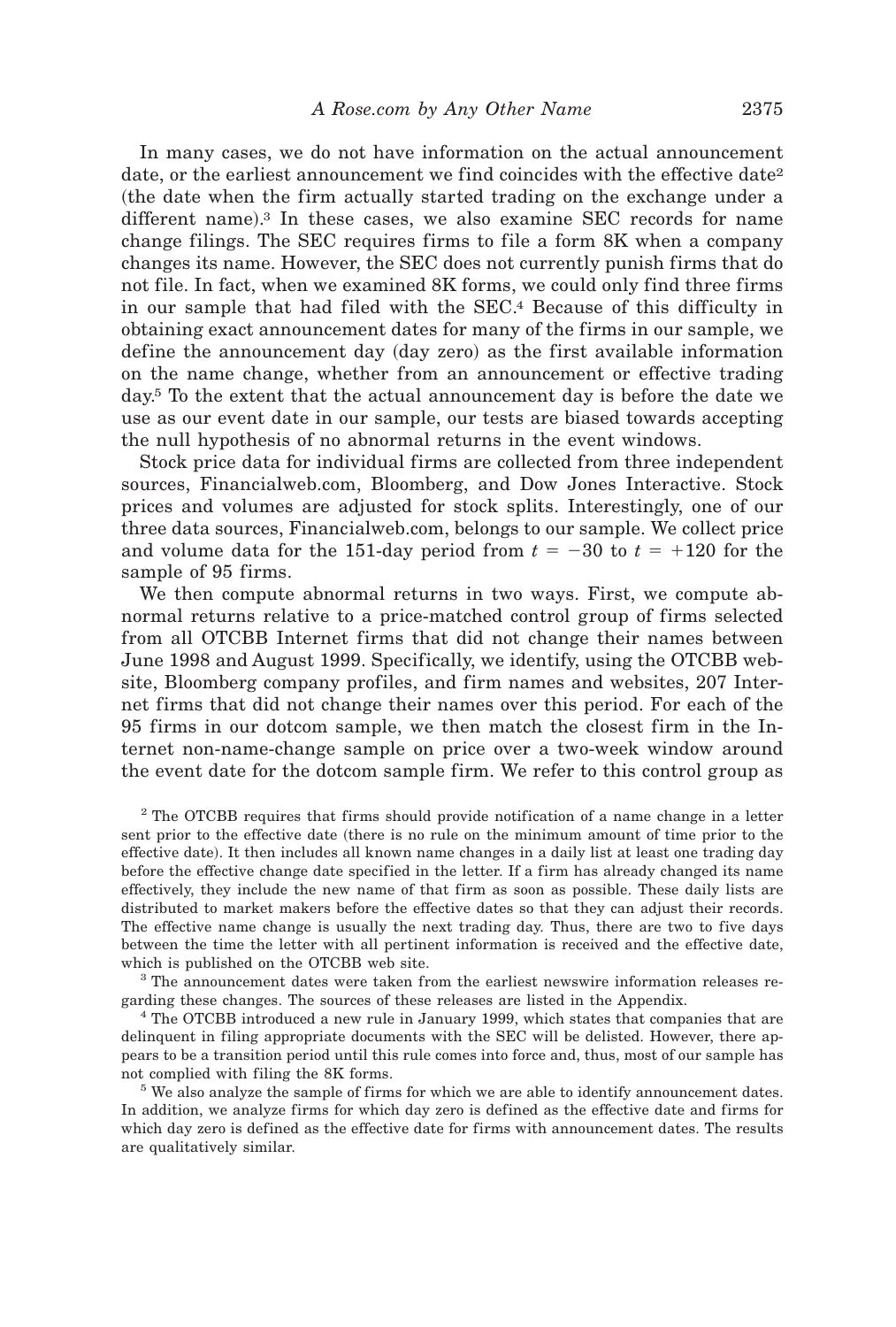the "Internet control group." The abnormal return for each firm in our dotcom sample is then calculated as the difference between the returns it earns and the returns earned by its price-matched control firm.

We also compute market-adjusted abnormal returns relative to the AMEX Inter@ctive Week Internet index. The AMEX Inter@ctive Week Internet index (also known as the @Net Index) is a value-weighted index, created in August 1995, as a free service by the magazine Inter@ctive Week as a benchmark measure of the performance of Internet-related companies. The index, which originally comprised 37 companies in 1995, represents a broad range of companies involved in providing Internet infrastructure and access, developing and marketing Internet content and software tools, and conducting business over the Internet. Among the better known of the 51 current Index components are Cisco Systems (CSCO), America Online (AOL), Yahoo! (YHOO), Amazon.com (AMZN), and eBay (EBAY). Note that all figures quoted in the text reflect the first type of adjustment. Whenever we use the AMEX Index, we mention this explicitly.

# **II. Results**

### *A. Descriptive Statistics*

We could not find any name changes to dotcom names before June 1998. Since then, approximately seven firms per month have changed to dotcom names on average, with a clear increase in name changes in 1999. Most of our announcements cluster in the first five months of 1999, with over 70 percent of the firms in our sample announcing name changes during this period. The majority of dotcom name-change firms are firms that have some Internet-related business already and are changing their names to better reflect this focus (category 2), followed closely by category 1 firms, pure Internet companies.

We sort our data into four quartiles based on the  $-30$  day price and volume, respectively, to examine the evolution of price and volume for the high and low price and volume companies respectively. Both the price per share and the average daily trading volume increase dramatically from before to after the name change, especially for the firms in the lowest price and volume quartiles. The average price per share for all firms 15 days before the announcement of the name change is \$2.79, increasing to \$4.20 on day  $+15$ . The average volume of shares traded for all firms is  $58,943$  on day  $-15$ , rising to 70,971 shares on day  $+15$ .

Most of these price increases come from our lowest price and volume firms. The average firm in the highest-price quartile (based on day  $-30$  prices) increases in price from \$6.79 to \$7.32 over the  $-15$  to  $+15$  day window, an increase of 7.8 percent. In contrast, the average firm in the lowest-price quartile increases its share price from \$0.41 to \$1.11 over the same period, an increase of 170 percent. The average firm in the next-highest price quartile increases its share price from \$1.76 to \$3.19, an increase of 81 percent.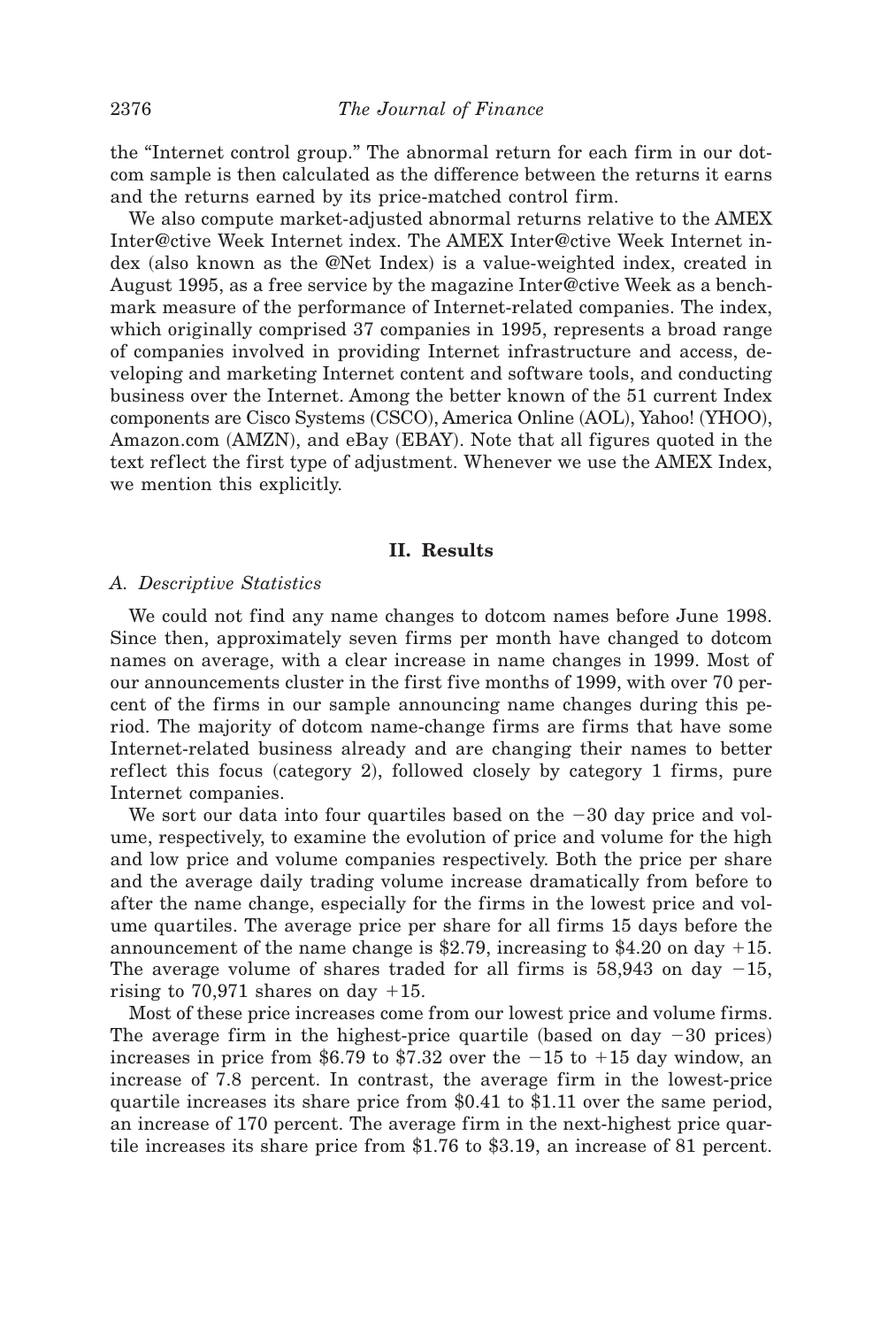Similarly, when we sort our firms into quartiles based on day  $-30$  volume, firms in the highest volume quartile increase their share price from \$4.24 to \$5.20, an increase of 23 percent. Firms in the two lowest-volume quartiles increase their average share price from \$3.44 to \$4.59 (quartile 2) and \$1.70 to \$3.25 (quartile 1), increases of 33 percent and 91 percent, respectively. Much of the increase in share price for the lowest volume quartile comes in the period immediately around the announcement date. Over the  $-2$  to  $+2$  day period, for example, firms in this quartile increase in price from \$2.47 to \$4.77, an average increase of 93 percent.

# *B. Do Firms That Change Their Names to Dotcom Names Earn Abnormal Returns?*

Table II reports cumulative abnormal returns (CARs) relative to the pricematched Internet-control-group sample  $(Pane A)$  and to the AMEX Inter@ctive Week Internet index (Panel B) for various event windows for all firms and for the four firm categories. Each cell reports the average CAR across firms for the respective event windows and the associated *t*-statistics.6 The CARs

<sup>6</sup> The abnormal returns, using the AMEX Inter@ctive Index, earned by each firm are computed as

$$
AR_{it} = R_{it} - R_{mt}, \quad t = -30, \dots, +30
$$

where  $R_{it}$  is the return for firm *i* for day *t* and  $R_{mt}$  is the index return for that day. We then compute the cumulative abnormal return (CAR) for various event windows. For example, the event window from  $t = -15$  to  $t = -2$  is

$$
CAR = \sum_{t=-15}^{-2} \sum_{i=1}^{N} \frac{AR_{it}}{N},
$$

where *N* is the number of firms. This method implicitly assumes that the portfolio of stocks is rebalanced every period to give equal weighting in each security. The corresponding *t*-statistics that measure whether the CAR is significantly different from zero over the  $t = l$  to  $t = k$ window are calculated using the dependence adjustment method as described by Brown and Warner (1985) with a holdout period  $t = -30$  to  $t = -16$ :

$$
T = \sum_{t=l}^{k} AR_t / \sqrt{\sigma_{holdout}^2 \times M},
$$

where  $\sigma_{holdout}^2$  is the variance of the abnormal return computed over the holdout period and  $M$ is the number of days from  $t = l$  to  $k$ . Abnormal returns and  $t$ -statistics for the Internet-controlgroup adjustment are computed similarly, except that  $AR<sub>t</sub>$  is calculated on the aggregate level:

$$
AR_t = \frac{\sum\limits_{i=1}^N R_{it} - \sum\limits_{j=1}^N R_{jt}}{N},
$$

where  $R_{it}$  and  $R_{it}$  are the return on the dotcom firm *i* and its corresponding matched firm *j* from the Internet control sample for day *t*, and *N* is the number of firms.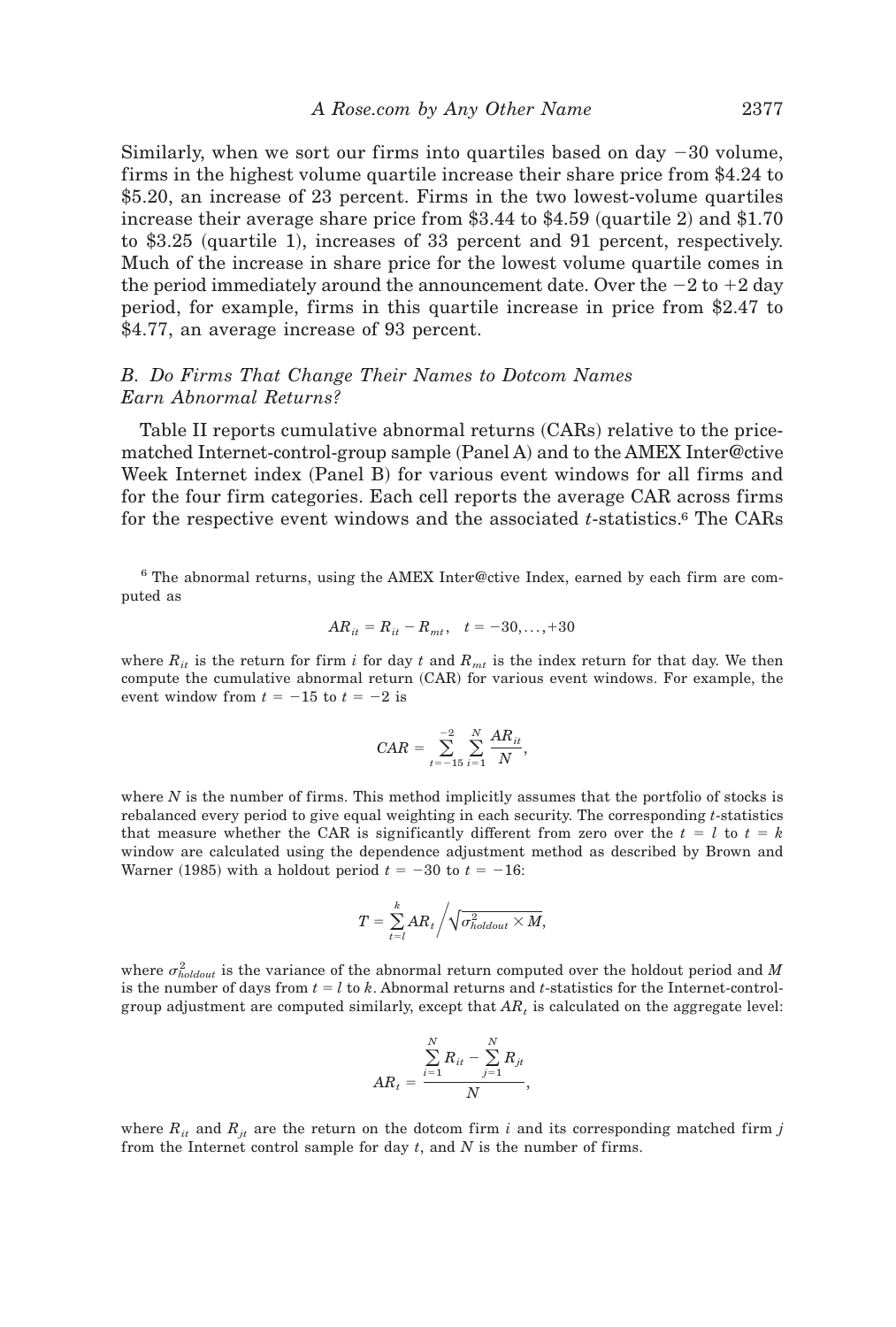#### **Table II**

# **Market-adjusted CARs Relative to OTCBB Intenet Firms and AMEX Inter@ctive Week Internet Index**

This table reports market-adjusted cumulative abnormal returns, expressed in percent, relative to a price-matched control sample consisting of OTCBB Internet firms and to the AMEX Inter@ctive Week Internet index, respectively. The CARs are calculated for various event windows for companies that change their names to dotcom names, between June 1998 and July 1999. Each cell reports the average CAR across all firms for the respective event windows. *T*-statistics are reported in parentheses. *T*-statistics significant at the five percent level are bold. The categories are: Category 1: Pure Internet Companies; Category 2: Companies which have some prior involvement in the Internet and change their names to better reflect this involvement; Category 3: Companies that change their focus completely from non-Internet to Internet; Category 4: Companies whose core business is not Internet-related. We report *p*-values for tests of the null hypothesis of equality of means across firm categories and equality of medians across firm categories using an *F*-test and Kruskal and Wallis  $\chi^2$  test, respectively.

|                     | <b>Event Period</b> |                |         |                |                                                           |           |                                                                                                   |
|---------------------|---------------------|----------------|---------|----------------|-----------------------------------------------------------|-----------|---------------------------------------------------------------------------------------------------|
|                     | $\mathbf{1}$        | $\overline{2}$ | 3       | $\overline{4}$ | 5                                                         | 6         | 7<br>$-15$ to $-2$ 0 to $1$ $-2$ to $+2$ $+2$ to $+15$ $+1$ to $+30$ $+1$ to $+60$ $+1$ to $+120$ |
|                     |                     |                |         |                |                                                           |           |                                                                                                   |
|                     |                     |                |         |                | Panel A: CARs Adjusted by Internet Control Group          |           |                                                                                                   |
| All $(N = 95)$      | 31                  | 18             | 53      | 20             | 11                                                        | 23        | 28                                                                                                |
|                     | (4.53)              | (7.31)         | (13.13) | (3.30)         | (1.10)                                                    | (1.66)    | (1.40)                                                                                            |
| Cat. 1 ( $N = 29$ ) | 23                  | 27             | 36      | 30             | 46                                                        | 59        | 44                                                                                                |
|                     | (3.42)              | (10.51)        | (8.88)  | (4.95)         | (4.62)                                                    | (4.23)    | (2.2)                                                                                             |
| Cat. 2 $(N = 31)$   | 32                  | 14             | 105     | 21             | $-7$                                                      | $-31$     | $-74$                                                                                             |
|                     | (4.81)              | (5.72)         | (25.78) | (3.55)         | $(-0.76)$                                                 | $(-2.19)$ | $(-3.7)$                                                                                          |
| Cat. 3 ( $N = 25$ ) | 21                  | 9              | 14      | $\overline{7}$ | $-18$                                                     | $-2$      | 40                                                                                                |
|                     | (3.11)              | (3.85)         | (3.47)  | (1.09)         | $(-1.88)$                                                 | $(-0.18)$ | (2.03)                                                                                            |
| Cat. 4 ( $N = 10$ ) | 76                  | 30             | 23      | 18             | 38                                                        | 140       | 243                                                                                               |
|                     | (11.11)             | (11.83)        | (5.77)  | (2.92)         | (3.87)                                                    | (9.94)    | (12.15)                                                                                           |
| $F$ -test           | 0.226               | 0.874          | 0.484   | 0.732          | 0.209                                                     | 0.005     | 0.000                                                                                             |
| $\chi^2$ test       | 0.719               | 0.882          | 0.007   | 0.568          | 0.410                                                     | 0.004     | 0.000                                                                                             |
|                     |                     |                |         |                | Panel B: CARs Adjusted by AMEX Inter@ctive Internet Index |           |                                                                                                   |
| All $(N = 95)$      | 42                  | 25             | 63      | 12             | $10\,$                                                    | 30        | 42                                                                                                |
|                     | (5.40)              | (8.55)         | (13.8)  | (1.59)         | (0.89)                                                    | (1.90)    | (1.86)                                                                                            |
| Cat. 1 ( $N = 29$ ) | 27                  | 31             | 44      | 20             | 26                                                        | 37        | 35                                                                                                |
|                     | (3.46)              | (10.8)         | (9.54)  | (2.59)         | (2.33)                                                    | (2.31)    | (1.54)                                                                                            |
| Cat. 2 ( $N = 31$ ) | 44                  | 19             | 115     | 13             | $-9$                                                      | $-7$      | $-18$                                                                                             |
|                     | (5.78)              | (6.67)         | (25.1)  | (1.65)         | $(-0.82)$                                                 | $(-0.43)$ | $(-0.79)$                                                                                         |
| Cat. 3 ( $N = 25$ ) | 31                  | 18             | 22      | $-2$           | $-5$                                                      | 13        | 44                                                                                                |
|                     | (4.03)              | (6.36)         | (4.70)  | $(-1.3)$       | $(-0.46)$                                                 | (0.79)    | (1.98)                                                                                            |
| Cat. 4 ( $N = 10$ ) | 101                 | 38             | 42      | 22             | 53                                                        | 153       | 214                                                                                               |
|                     | (13.09)             | (13.15)        | (9.19)  | (2.90)         | (4.75)                                                    | (9.60)    | (9.52)                                                                                            |
| $F$ -test           | 0.286               | 0.848          | 0.493   | 0.641          | 0.297                                                     | 0.002     | 0.001                                                                                             |
| $\chi^2$ test       | 0.461               | 0.614          | 0.001   | 0.383          | 0.102                                                     | 0.001     | 0.006                                                                                             |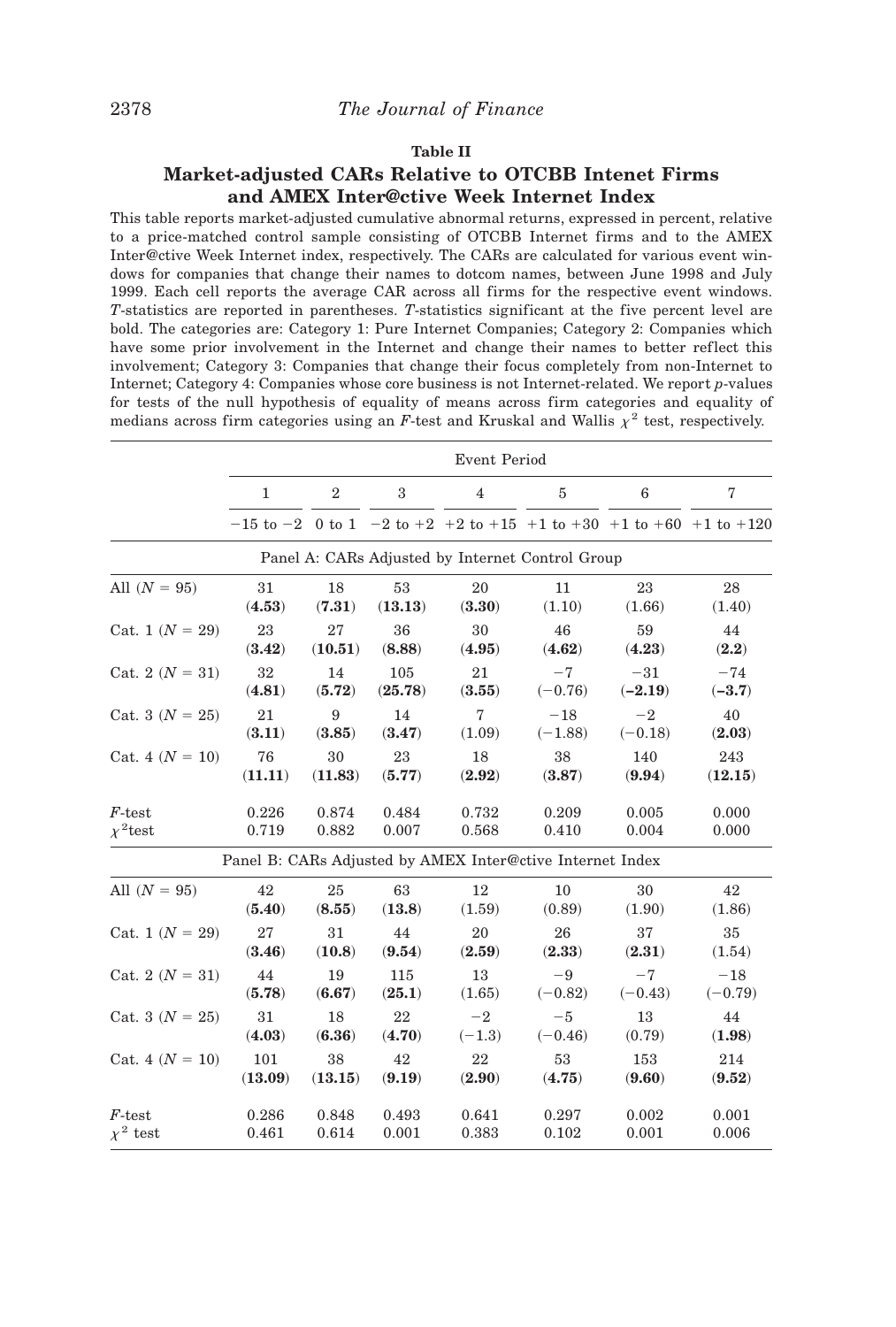

**Figure 1. Cumulative abnormal returns earned around the announcement date by firms changing their names to dotcom names.**

are also graphed in Figure 1. The dotcom effect is remarkably strong across all firms. The cumulative abnormal returns are positive and significant across event windows surrounding the announcement date, for firms announcing name changes between June 1998 and July 1999. For example, in Panel A of Table II, over the five-day period from day  $-2$  to day  $+2$ , all firms earn a strongly statistically significant abnormal return of 53 percent. Over the entire 61-day period from day –30 to day +30, all firms earn a significant 89 percent, with a  $t$ -statistic of 6.2 (not reported in the table). We observe similar striking abnormal returns in all periods surrounding the announcement day.

Is the dotcom effect a candidate for a profitable trading strategy? To the extent that an investor can identify in real time the announcements and/or effective dates from the web sites in the Appendix, then the returns from the first few days after day zero suggest that the answer is yes. For example, on day  $+1$ , the firms earn an average excess return of 9 percent, and on day  $+2$ , the firms earn 4.51 percent. Thus, over the  $+1$  to  $+2$  period, a trader would have earned almost 14 percent  $(t\text{-statistic} = 5.30)$ . Since we do not have intraday data, we cannot know the effects of the bid-ask spreads on our return calculations. Obviously, a judicious use of limit orders would be warranted in attempting to implement such a trading strategy.

Figure 1 and columns 5 through 7 of Table II show that when firms change their name to a dotcom name, the increase in firm value is permanent within the event window. For example, we do not see a significant reduction in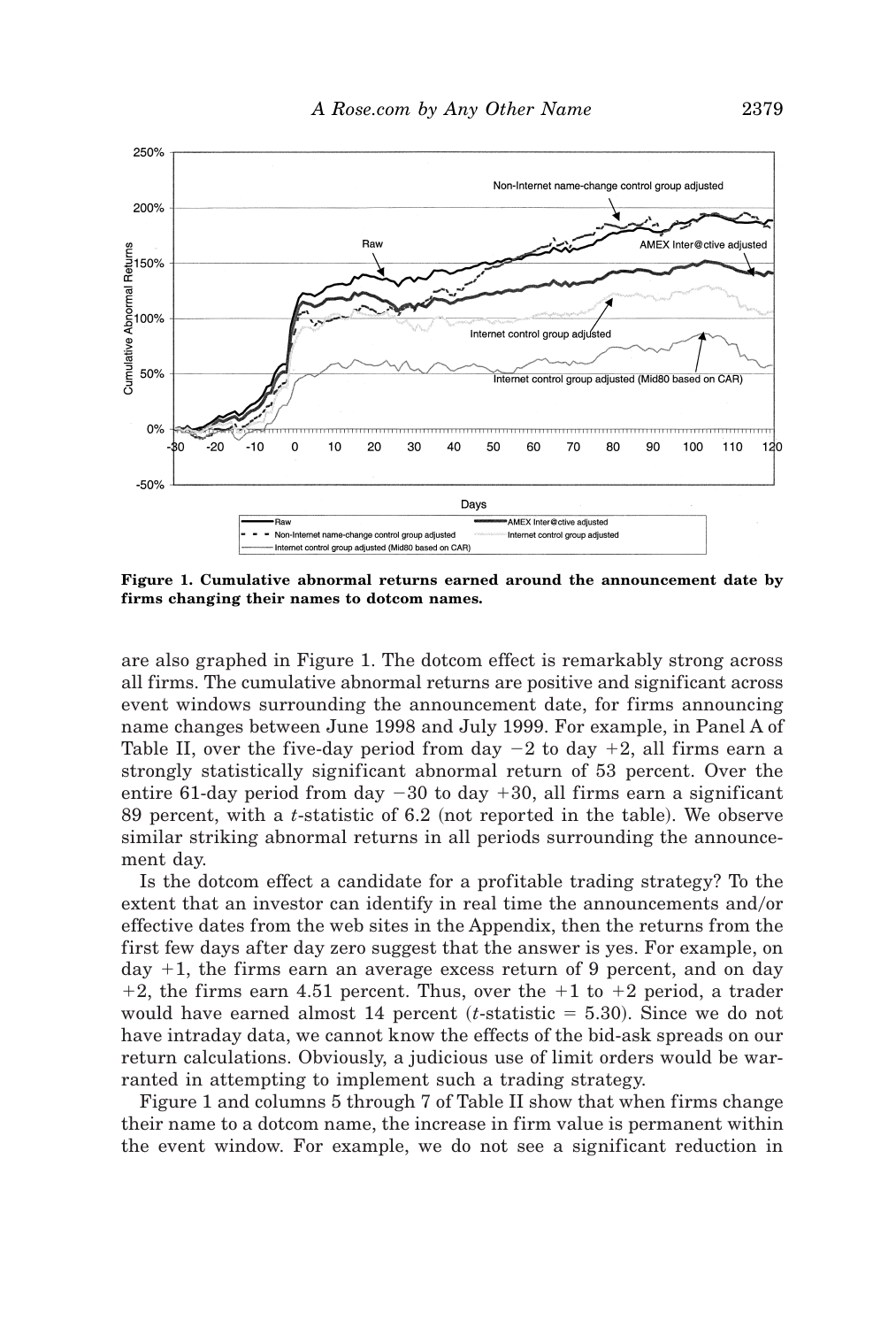CARs from day  $+1$  to day  $+120$ , suggesting that the firms do indeed experience a permanent value increase. There is no postannouncement negative drift, implying that the increase in value due to the name change is permanent. This is in contrast to Karpoff and Rankine (1994), who find that a small initial positive stock price reaction to name changes is reversed within a few trading days after the announcement date. It is also in contrast to Bosch and Hirschey (1989) who find a negative postannouncement drift.

# *C. Robustness Checks*

#### *C.1. Data Mining Concerns*

One method to control for a Type I error—the false rejection of the null hypothesis of zero abnormal returns—is to perform a Bonferroni adjustment on the event study *t*-statistics. If we consider each event window in Table II (seven in total), each firm category (five in total), each of the two panels in Table II (adjusting returns by the Internet control sample and the AMEX Inter@ctive Week Internet index), and the fact that we also reproduced our analysis in Table II for three alternative event date definitions, then we examine 210 "event studies." Using the Bonferroni inequality, which provides a bound for the probability of observing a *t*-statistic of a certain magnitude with *N* tests that are not necessarily independent, we find that there is a less than  $1.32 \times 10^{-55}$  probability of obtaining a *t*-statistic of 25.78 for the category 2 firms in the  $-2$  to  $+2$  event window of Panel A in Table II. In addition, many of the *t*-statistics that we report greatly exceed the magnitude of the Bonferroni five percent *t*-statistic critical value of 3.82. Thus, the Bonferroni adjustments suggest that the results do not appear to be attributable to a Type I error.

#### *C.2. Are the Results Robust to Outliers?*

We also calculate the abnormal returns and *t*-statistics for samples that exclude the outliers, on the basis of the abnormal returns earned, and on the basis of the price and the volume of shares traded. To exclude outliers on the basis of the abnormal returns earned, we compute the overall CAR for each firm from the  $-30$  to the  $+120$  period and exclude all firms above the  $90th$ percentile and below the 10th percentile. Similarly, to exclude outliers on price or volume, we exclude all firms above the 90th percentile and below the 10th percentile. Our results are robust to this trimming methodology. The greatest decrease in performance is seen when we exclude firms on the basis of the abnormal returns they earned over the entire  $-30$  to  $+120$  day period. Figure 1 shows that excluding the firms earning the highest and the lowest 10 percent of abnormal returns ("Internet control group adjusted Mid80") based on CAR") still earns the remaining firms a statistically significant average of 25 percent and 42 percent over the 5- and 11-day period, respectively, surrounding the announcement date. Excluding the firms with the lowest and highest -30 day price earns the remaining firms statistically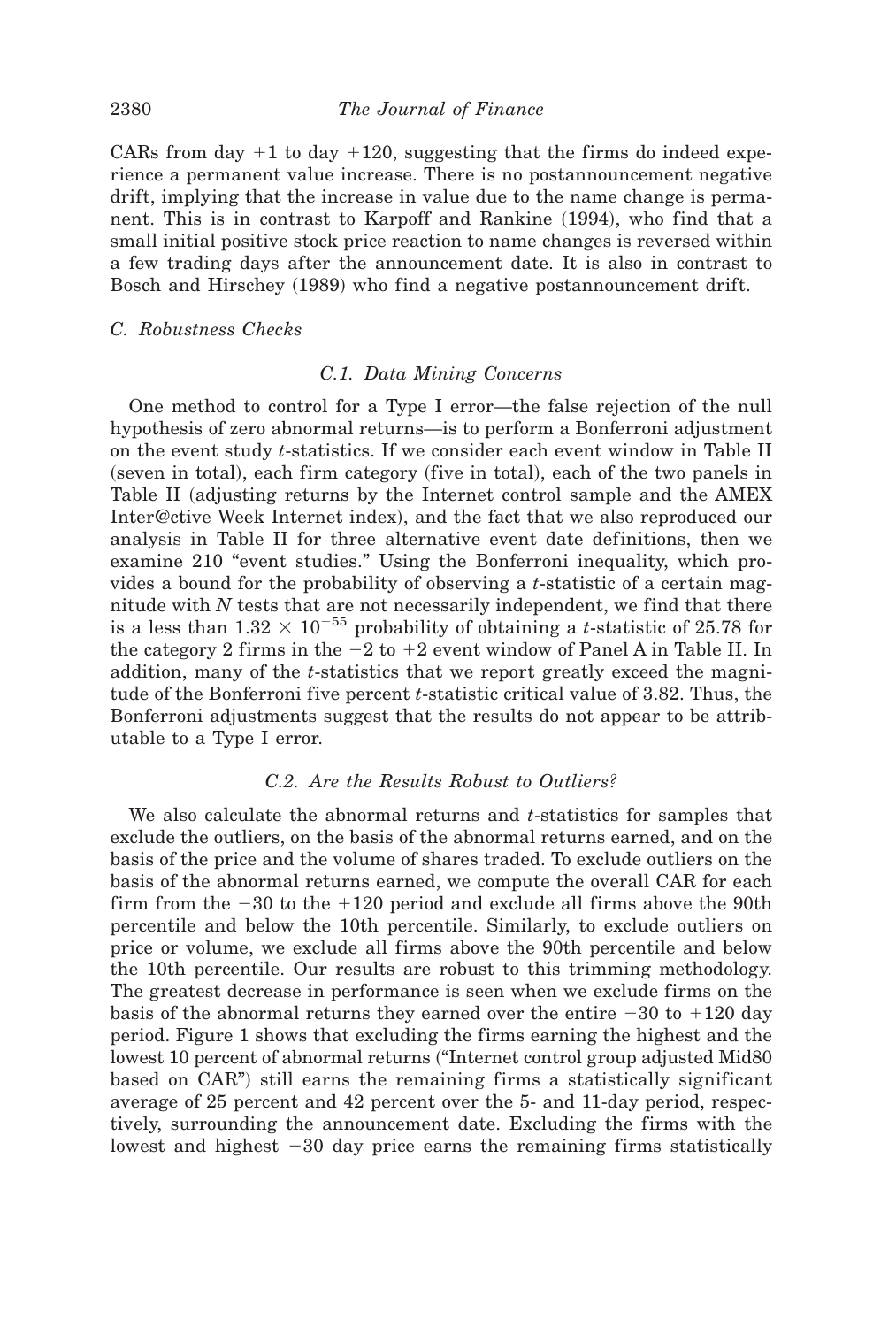significant abnormal returns of 60 percent and 71 percent over the 5- and 11-day periods, respectively. Excluding the firms with the lowest and highest -30 day volume earns the remaining firms statistically significant abnormal returns of 70 percent and 95 percent over these two periods, respectively. In periods after the announcement of the name change, excluding the firms that earned the highest and lowest abnormal returns based on each firm's CARs over the  $-30$  to  $+120$  period earns the remaining firms insignificant abnormal returns of 3.1 percent, 26 percent, and 31 percent over the 1–30, 1–60 and 1–120 day periods, respectively. Thus, there is no evidence of a negative postannouncement drift even when we remove the more extreme observations.

### *C.3. Is This a Name Change Effect or Simply a Tiny Firm Effect?*

Since most of our firms trade on the OTCBB, it is a fair assumption that these are very small firms. It may be possible that the existence of news, any news, for these tiny companies might have a positive effect on the stock prices of these companies if there was little trading or investor interest in them before the news of the name change.7 To address this concern, we examine a similar group of non-Internet related companies that change their names/ticker symbols and check the price effects of these changes. We use these firms to create a control group, which we will refer to as the "non-Internet name-change" control group.8

This control group earns an insignificant abnormal return of two percent over the  $-30$  to  $+30$  event window. In Figure 1 we report the difference between the AMEX Inter@ctive Week Internet index-adjusted abnormal returns earned by the dotcom name change sample and the OTCBB index-adjusted abnormal returns earned by our non-Internet name change

<sup>7</sup> The *Wall Street Journal* (Buckman (1999)) reports, for example, that NEI WebWorld Inc., a Dallas printing company in bankruptcy proceedings and whose stock was involved in an alleged Internet stock scam, soared nearly 1,170 percent on December 16, a day after news of the alleged scheme broke. According to the *Wall Street Journal*, the reason for the surge was that the stock's name was in the news—even though the news was not positive. Apparently, the mere mention of NEI's name in the media seemed to prompt Web "momentum" investors to jump in, generating enough trading in the stock to propel its price through the roof.

<sup>8</sup> The name change control group is constructed by identifying all OTCBB firms over the May 1998 to August 1999 period that experience non-Internet related name changes. After eliminating firms with confounding events, our sample consists of 249 firms. For each of the 95 firms in our dotcom sample, we then match with the closest firm in the non-Internet name change sample on price over a two-week window around the event date for the dotcom sample firm. This results in a 95-firm control group. The CARs for this control group are calculated using an OTCBB constructed index. To construct the index, we eliminate all OTCBB firms that are either in the dotcom sample or in the control sample. This results in approximately 6,000 remaining firms. We then draw a random sample of 400 firms (sampling without replacement). Of the 400 firms, we delete those that have more than 50 percent missing return data over the sample period, giving us a final sample of 274 firms. Our OTCBB index is constructed by equally weighting all available daily returns for these 274 stocks.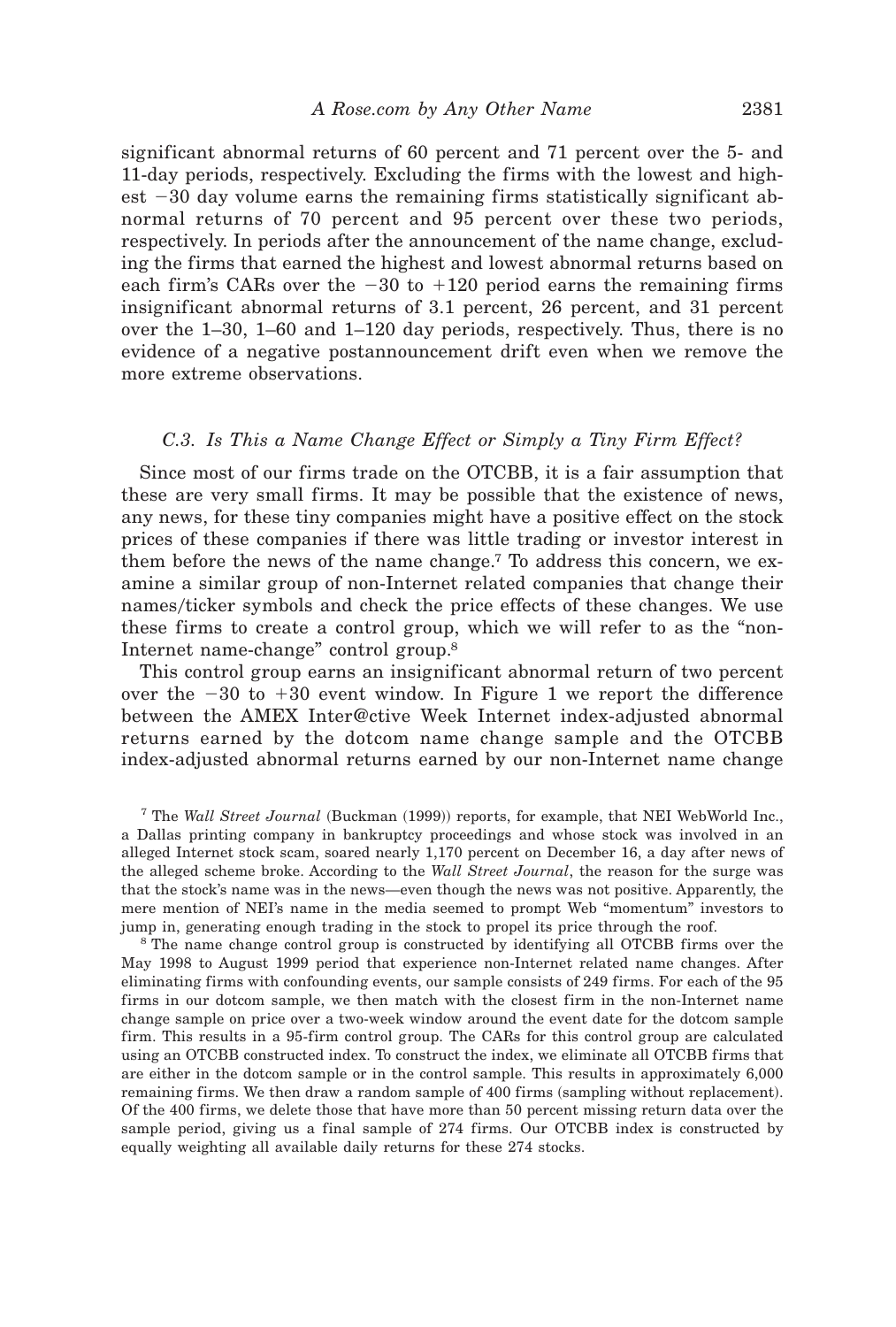control group. This difference is plotted in Figure 1 as the "non-Internet name-change control group adjusted" CAR. Over the 5- and 11-day period surrounding the announcement date, the dotcom firms earn significant excess returns of 64 percent and 72 percent, respectively, relative to the excess returns of the non-Internet name-change sample. One hundred and twenty days after the name change, the difference between the two samples is a statistically significant 180 percent. Thus, these results suggest that the dotcom name change effect is not simply attributable to the arrival of any news for small firms, but rather an Internet-related dotcom effect.

In addition, we also calculate capitalization-weighted CARs for the firms in our dotcom sample using an approximation for the firms' event-day capitalization. Since the event-day capitalization for our sample firms is not available, we estimate it using a later time period and then adjust backward. Specifically, we obtain each firm's number of shares from Bloomberg as of September 2, 2000. This data was available for 66 firms. We then back out the number of shares on the event date for these firms by taking into account any stock splits that have taken place between these two dates. Using this procedure, the average (median) market size for the firms in our sample on the event day was  $$54.4$   $(\$28.3)$  million, with a lowest (highest) quartile breakpoint of  $$17.65$   $(82.7)$  million. For these 66 firms, we estimated day  $-30$  to  $+30$  capitalization weighted CARs by weighting each firm's daily returns by the firm's relative capitalization, thus placing greater weight on the returns of the larger firms. The day  $-30$  to  $+30$  and day  $-5$  to  $+5$ AMEX Inter@active adjusted CARs were 59 percent  $(t\text{-statistic} = 3.34)$  and 27 percent  $(t\text{-statistic} = 3.67)$ , respectively.

#### *C.4. Do the Stocks Have High Betas?*

From Table II, in the pre-event period of day  $-15$  to day  $-2$ , firms exhibit a pre-event run-up in returns, earning a statistically significant CAR of 31 percent. This has several implications for our interpretation of the results. One explanation is that there may be some information leakage before the actual name change. Another explanation is that the actual announcement date is before the event date we identify for the firm. Both these explanations bias us towards accepting the null hypothesis that the sample firms do not earn excess returns in the event windows. A third explanation is that these companies may have high betas. Using the market model instead of the control group adjustment or a simple market adjustment to compute abnormal returns might be a better adjustment for risk in this case; perhaps this would have a negative impact on both the average excess returns and the statistical significance of the results.

Using the AMEX Inter@ctive Week Internet index, we first compute the betas for the 95 firm sample from days  $-90$  to  $-31$ . Using the pre-event period to estimate betas, and applying a requirement that each firm have no more than 25 percent missing returns, we are able to compute betas for 19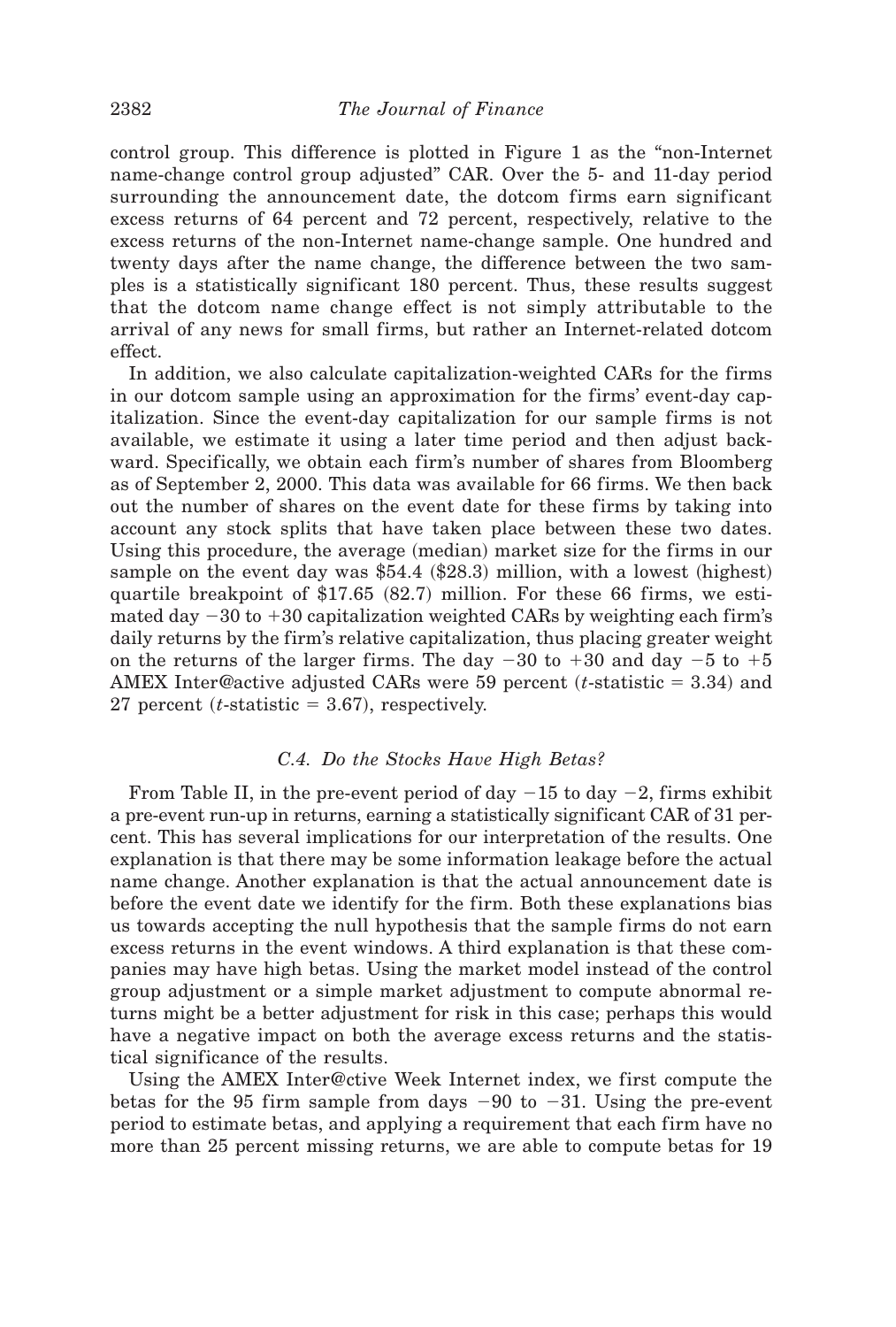of the 95 firms.<sup>9</sup> For these 19 firms, the average (median) beta is 0.74  $(0.85)$ , and the AMEX Inter@ctive market-model adjusted CAR for the  $-2$  to  $+2$ window is 35 percent  $(t\text{-statistic} = 5.48)$  and 62 percent  $(t\text{-statistic} = 6.42)$ for the  $-5$  to  $+5$  window. We also estimate market model abnormal returns using three other Internet indexes: the Dow Jones (DJ) Internet Commerce Index, the DJ Composite Index, and the DJ Internet Services Index. The results with these indexes are qualitatively similar to the AMEX Inter@ctive index adjustments. Hence our results are robust to various market model risk adjustments.

#### *C.5. Is This Effect Caused by Momentum or the Bid-ask Bounce?*

One alternate explanation for the high abnormal returns earned by our name change firms may simply be that they are due to momentum; firms with high excess returns before the name change continue to have them after the name change. As a simple check, we compute the correlation between the AMEX Inter@ctive Week Internet index-adjusted CAR earned by the firms over the day  $-30$  to day 0 and the day  $+1$  to day  $+30$  period to be  $-0.059$  (p-value =  $(0.571)$ . Thus momentum does not seem to be driving the results.

Alternatively, the high abnormal returns earned by the name change firms may be driven by an upward bias in calculated CARs. This bias may be attributable to two sources:  $(1)$  a failure to adjust for transaction costs emanating from the bid-ask spread, and  $(2)$  a bid-ask bounce effect (Conrad and Kaul, 1993). To address these two issues, we follow two approaches.

First, we collect, when available, event date, day  $-30$ , and day  $+30$  closing bid-ask spread data from Bloomberg for our full sample of 95 firms. We then estimate AMEX Inter@ctive Week adjusted CARs by inversely weighting each firm by its relative event day bid-ask spread (where the relative  $s$ pread is calculated as  $(ask_t - bid_t) / ((ask_t + bid_t)/2)$ ). Second, we estimate an average excess holding period return (HPR) by calculating each firm's holding period return, subtracting the HPR of the Inter@ctive Week index, and then averaging across firms. To calculate each firm's HPR, we use the conservative assumption of "buying" at the day -30 ask price and "selling" at the day  $+30$  bid price.

For the event date, day  $-30$ , and day  $+30$ , Bloomberg has bid-ask data for 90, 91, and 92 firms in our sample, respectively. The event-day average  $(median)$  relative bid-ask spread is a fairly large 24 percent  $(10.8$  percent). However, the inversely weighted bid-ask spread CARs are still quite large,

<sup>&</sup>lt;sup>9</sup> The market model results, using pre-event betas, are robust to variations on the nonmissing return screens ranging from requiring 50 percent to 75 percent nonmissing observations. We also estimate betas and the parameters of the market model using postevent data  $(\text{days} + 31)$ to  $+180$  for a subsample of 52 firms announcing their name change before April 1, 1999, a procedure that increases the number of firms for which we can calculate betas. For the 50 firms remaining, the average (median) beta is  $0.20~(0.13)$ , and the AMEX Inter@ctive market-model adjusted CAR for the  $-2$  to  $+2$  window is 192 percent (*t*-statistic  $= 14.14$ ) and 202 percent  $(t\text{-statistic} = 10.05)$  for the  $-5$  to  $+5$  window.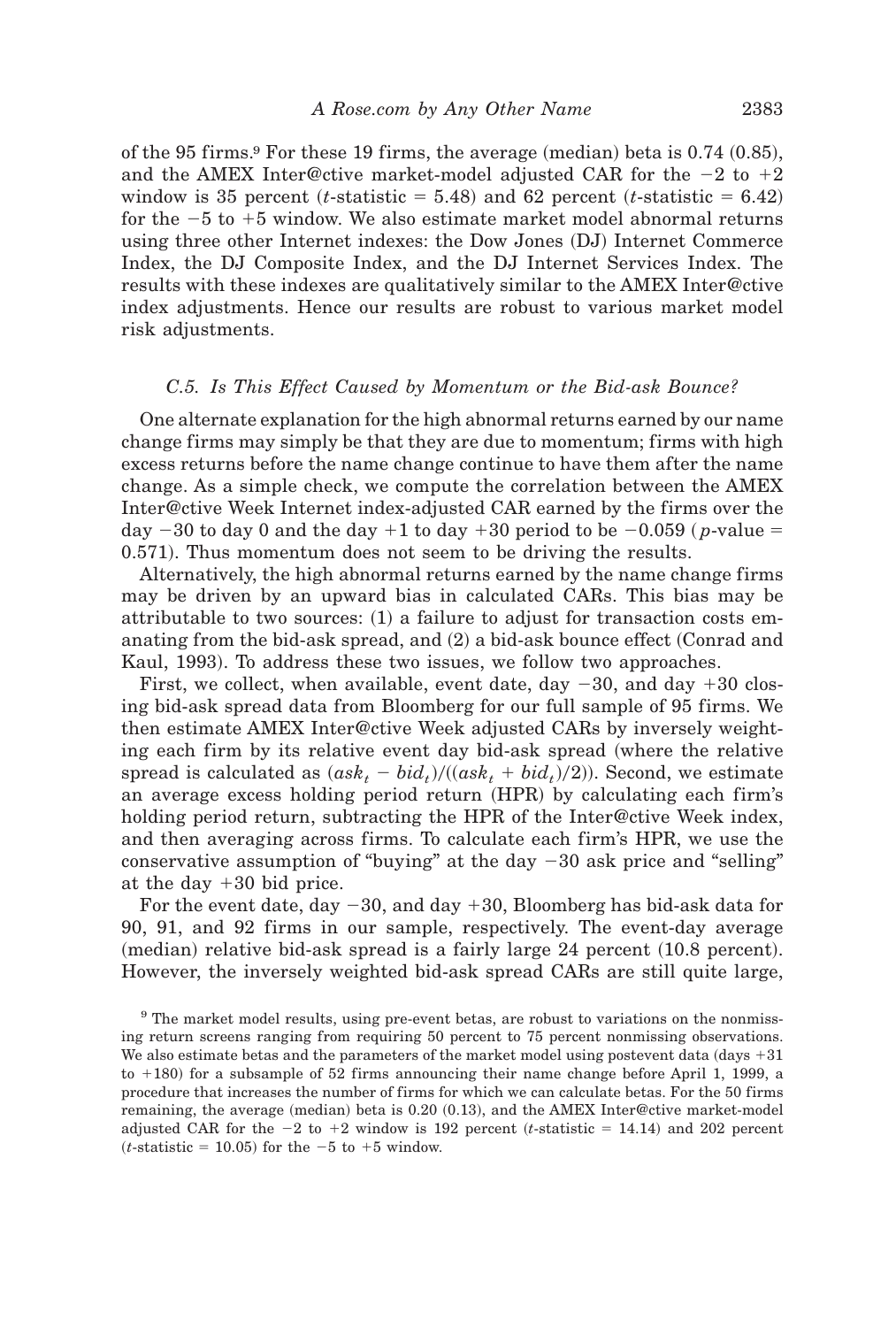at 158 percent (*t*-statistic  $= 5.73$ ) for the day  $-30$  to  $+30$  window. The 158 percent is larger than the non-spread-AMEX Inter@ctive-adjusted CARs of 109 percent, suggesting that firms with smaller relative bid-ask spreads experience a greater dotcom effect. Our results with holding period returns are similar. The 60-day window average HPAR is  $104$  percent (*t*-statistic = 1.63). These results suggest that the dotcom effect is robust to a microstructureinduced upward bias in returns.

#### *C.6. Is the Dotcom Effect Robust Across Shifts in Investor Sentiment?*

In this section, we examine if reactions to dotcom name changes are robust across down and up market periods. During most of our sample period, from June 1998 to July 1999, the returns to Internet firms were on average quite high. Nonetheless, to examine the differences in the dotcom effect across up and down market periods, we compare the size of the dotcom effect across up and down periods by calculating the monthly index return for the AMEX Inter@ctive Week Internet index for each of the 15 months from June 1998 to July 1999 and ranking the months according to the average return on the index. We compute CARs for all firms with announcement dates in the top eight months (where the index earned monthly returns ranging from  $6.6$ percent to 34.6 percent). We repeated this procedure for those firms with announcement dates in the bottom seven months (where the index monthly returns ranged from  $-11$  percent to 5.1 percent). Forty-five firms announced name changes in "up" months, while 50 firms announced name changes in "down" months. Over an 11-day window surrounding the name change, the firms earn 96 percent in the up months and 47 percent in the down months. The difference, although large in magnitude, is not significant, with a *p*-value of 0.4.

The first pronounced down market in the Internet industry, outside our 95-firm name change sample, occurred in the period March 27 through May 15, 2000, when the Inter@ctive Week index declined by 33 percent. We gathered a fresh sample of 17 firms that changed their names to dotcom names in this period, removing seven firms due to confounding events. These 10 firms earned market-adjusted abnormal returns relative to the Inter@ctive Internet Index of 174 percent in the 61-day window surrounding the announcement date. A Wilcoxon rank sum test fails to reject the null hypothesis that these abnormal returns are significantly different from the abnormal returns earned by the original 95-firm sample. Thus, the dotcom effect appears to be robust across up and down markets and even relatively strong, at least for these 10 firms, during the recent "plunge" in e-commerce stocks.

# *D. The Dotcom Effect: Is It a Rational Response or Evidence of an Irrational Bubble?*

Is the dotcom effect a rational response from investors? It may certainly be the case that the majority of firms in our sample are small firms, neglected for the most part by analysts, and for which the vast majority of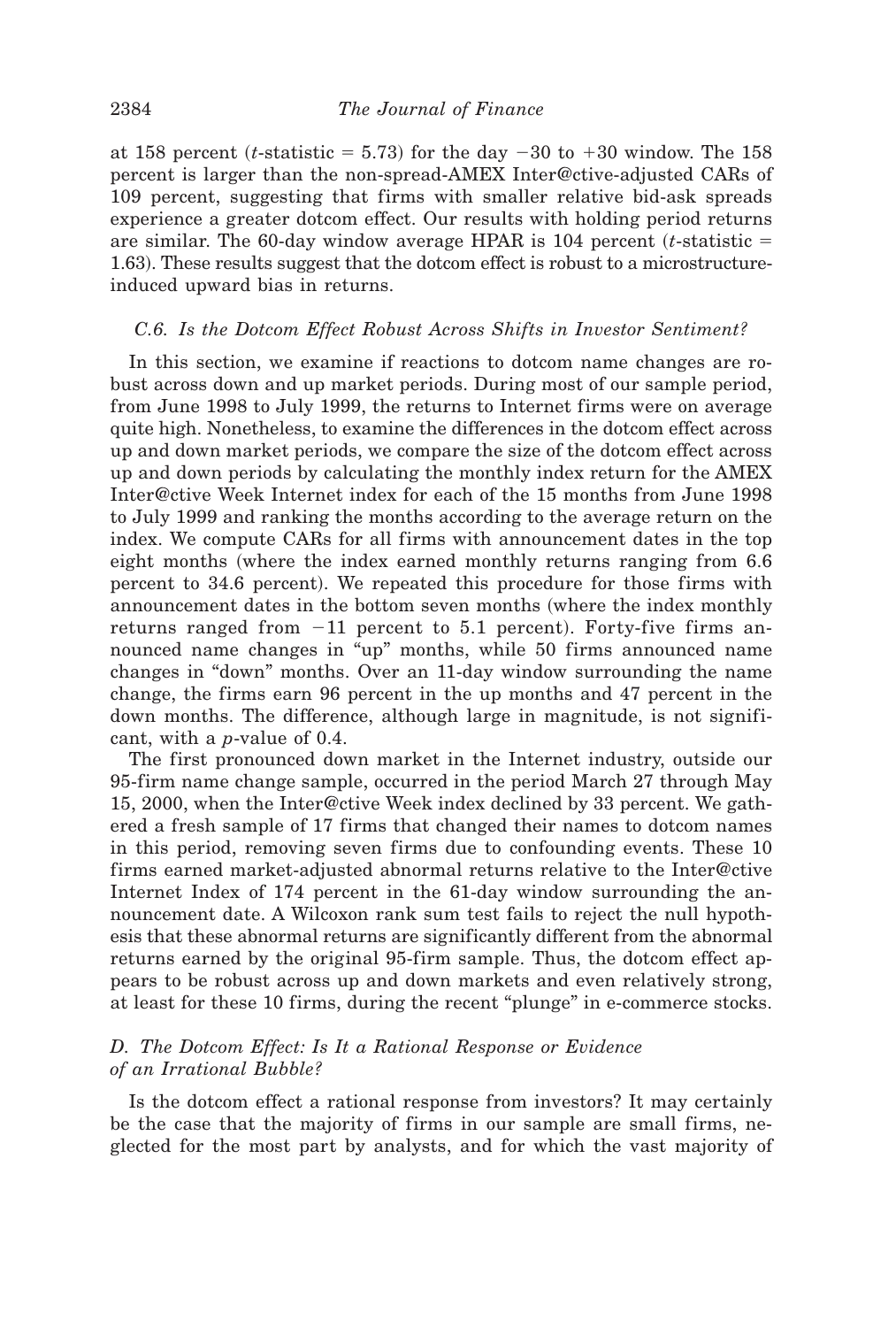investors are unaware of the firm's involvement with the Internet. The switching of the firm name to a dotcom name may serve as a swift, inexpensive method for a firm to signal its involvement with the Internet. Then, once investors realize that the firm is an Internet firm, they apply a "premium" to the company's stock. Of course, this implies that markets are not semistrong efficient.

This kind of behavior has been reported elsewhere. Huberman and Regev ~2001!, for example, document that when a front page article in the *New York Times* on the potential of a new drug to cure cancer appeared, it caused the price of Entremed to rise from \$12.063 to \$52 in one day, an increase of 430 percent, even though this article was not "new" news. The breakthrough had been published in *Nature* and several newspapers more than five months earlier and the stock price change for the company was much milder then.

To ascertain the extent to which the dotcom effect is at least consistent with a loose definition of market efficiency, we develop a simple and admittedly ad hoc test. We examine the relation between abnormal returns and the extent to which the firm is indeed an Internet firm and how much of the firm's business is derived from the Internet. We might expect that firms whose core business is not Internet-related  $(category 4)$  should exhibit much lower returns than other firms; that firms for which the name change should be less of a surprise (category 1, pure Internet companies) should also have lower returns than other firms (since these firms already are Internetrelated); and that firms for which the change to a dotcom name signals their switch to a larger emphasis on the Internet (categories  $2$  and  $3$ ) should have larger returns. Alternatively, if investors are rational but computationally constrained, they might not focus their attention on pure Internet firms unless these are brought to their attention due to the news coverage generated by the name change. Hence pure Internet companies (category 1) might earn the highest abnormal returns. This would be consistent with Klibanoff, Lamont, and Wizman  $(1998)$ , who find that investors react more to net asset value for closed-end country mutual funds in weeks when salient news on the country is reported on the front page of the *New York Times*.

The results in Table II for the shorter horizon windows (columns one through four) are not consistent with any of these conjectures. There is no consistent pattern across different firm categories for different short-horizon event windows. When we formally test the null hypothesis of equality of CARs across firm categories, we are unable to reject the null. The bottom row of Table II provides parametric *F*-statistics and non-parametric Kruskal–Wallis test statistics to test this hypothesis. Across each short-horizon event window, we unanimously fail to reject the null for the *F*-test and only once reject it for the medians test.

When we examine longer horizon returns in Table II (columns five through seven), a clearer pattern emerges. We find that in two of the event windows, days  $+1$  to  $+60$  and days  $+1$  to  $+120$ , we are able to strongly reject the null that all categories of firms have the same excess returns. This rejection is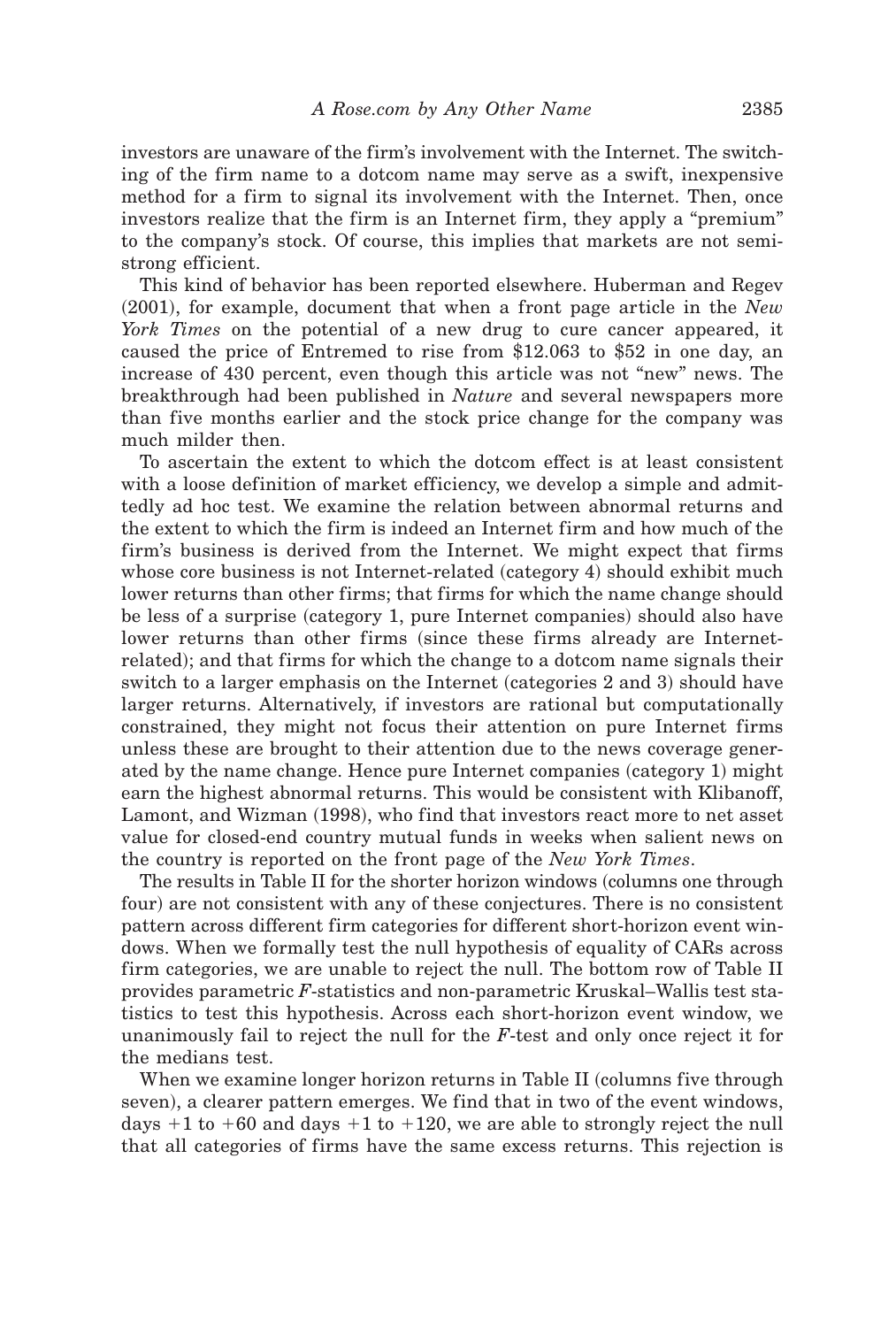consistent across Panels A and B. However, the returns across categories appear to run opposite to our hypothesis. In the  $+1$  to  $+60$  and  $+1$  to  $+120$ windows, category 4 firms, which we expected to earn the least returns, instead earn much higher returns.10 Category 2 and 3 firms earn the lowest returns. Overall, the results across different firm categories suggest that in the shorter horizons, market participants appear to apply a similar positive price premium across all companies changing their names to dotcom names, regardless of a company's level of involvement with the Internet. In the longer horizon, and with the caveat that the sample size of the category 4 firms is very small, firms that have less involvement with the Internet have the greatest returns following a dotcom name change. Overall, a mere association with the Internet seems enough to provide a firm with a large and permanent value increase.

Do firms attempt to take advantage of a perceived investor passion for Internet stocks, clustering their name changes in "hot" market periods, akin to the hot issue market phenomenon (see Ritter  $(1984)$ ) in IPOs? The majority of name changes in our samples occurred over four months (January to March 1999 and May 1999) when 60 firms in our sample announced changes to dotcom names. We compute the average abnormal returns earned by the firms in these months and compare these to the returns earned by the firms in the nonclustering months. In the months with less name change activity, the average day  $-30$  to  $+30$  Internet control group adjusted excess return is 15 percent. In the months with clustering of name changes, the firms earn average excess returns of 132 percent. The difference between the returns in high name change months versus low name change months is significant  $(t\text{-statistic} = 2.09, p\text{-value} = 0.04).$  This suggests that managers may also perceive the existence of hot market periods in investor sentiment for Internet stocks and cluster their name changes in these periods.

# **III. Conclusion**

We find that companies that change their name to a dotcom name earn significant abnormal returns on the order of 53 percent for the five days around the announcement date.11 The effect is not transitory; there is no postevent negative drift. These results contrast with evidence in previous literature on corporate name changes, such as Bosch and Hirschey (1989) or Karpoff and Rankine (1994) who find an insignificant excess return around the announcement date, with a positive preannouncement drift followed by a negative postannouncement drift.

 $10$  Since we only have 10 firms in category 4, one possibility is that these high returns earned by these firms over the 120-day period is driven by an outlier. In 6 of the 10 cases, however, the abnormal returns were over 240 percent, with the maximum being 578 percent.

 $11$  In a contemporaneous working paper, Lee  $(2000)$  also finds similar results in a sample of dotcom name changes. However, Lee focuses on the signaling effect from a dotcom name change, concentrating on differences across "image-only" and "strategic" name changes.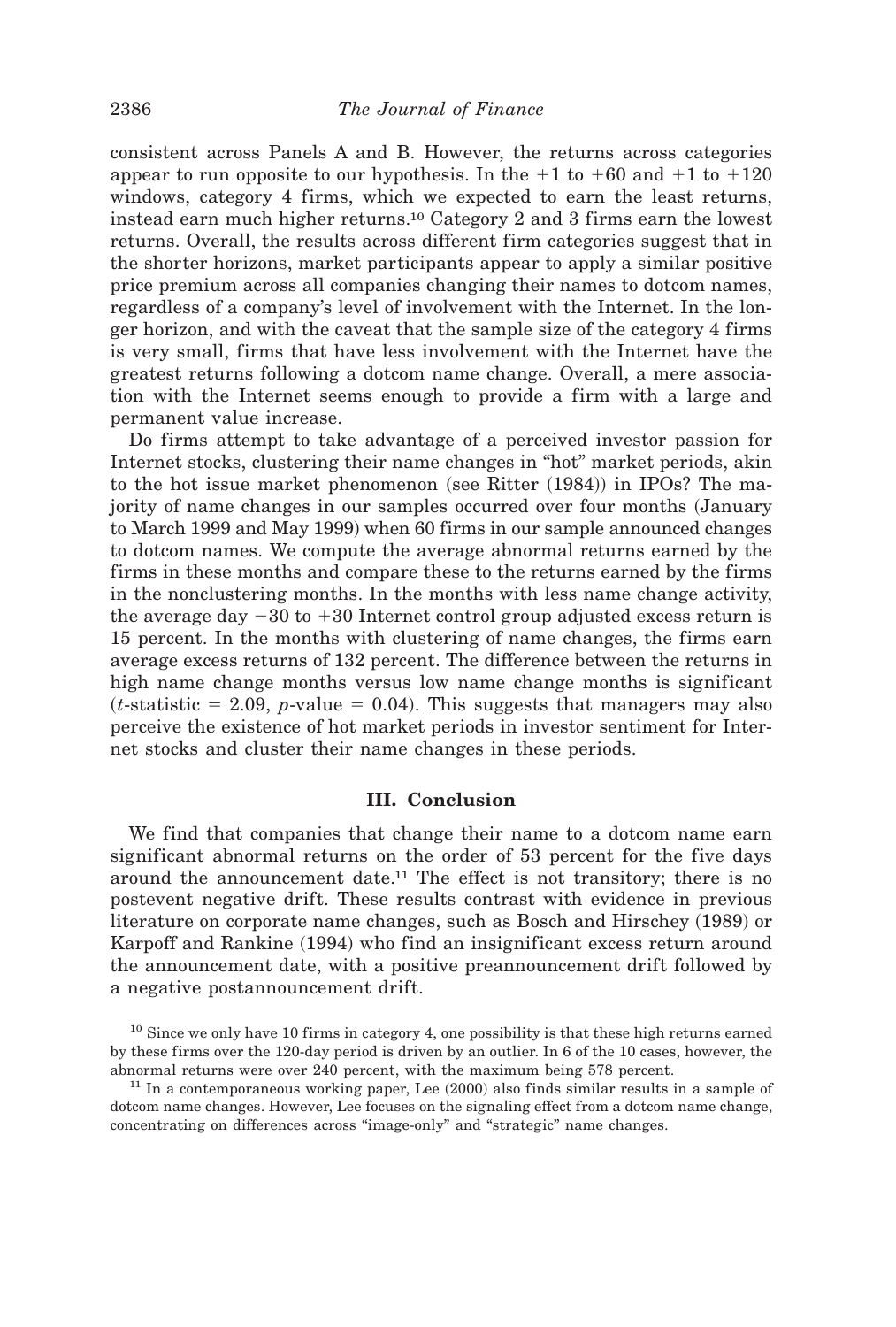We argue that our results are driven by a degree of investor mania investors seem to be eager to be associated with the Internet at all costs. This is supported by the fact that our announcement returns are similar across all firms, regardless of the company's actual involvement with the Internet. Evidence of investor mania seems especially true when we consider the finding that firms with little or no sales generated from the Internet experience the greatest long-horizon returns. The returns to firms announcing dotcom name changes are much greater returns during the months in which more name changes occur suggesting some degree of a "hot" name change period effect. A mere association with the Internet seems enough to provide a firm with a large and permanent value increase.

Whether what we document is a form of investor mania or whether investors are rational in pricing large expectations of future earnings from the Internet into the stock price will only become obvious over time. However, our evidence in this paper lends more support to the investor mania hypothesis than to the rational pricing hypothesis. In this sense, this paper adds to a growing body of evidence documenting irrational investor behavior, both at the aggregate and at the individual level.

# **Appendix**

Table A1 reports the data sources used in the paper.

| Nasdaq OTC Board      | http://www.otcbb.com/dynamic/   |
|-----------------------|---------------------------------|
| Nasdaq listings       | http://www.nasdaq.com/          |
| Company profiles      | http://www.hoovers.com/         |
|                       | http://www.siliconinvestor.com/ |
|                       | Bloomberg                       |
|                       | Company web pages               |
| Company news          | http://www.siliconinvestor.com/ |
|                       | Dow Jones Publications Library  |
|                       | http://www1.newsalert.com/      |
| Stock splits          | http://investor.cnet.com/       |
|                       | Bloomberg                       |
| SEC filings           | http://freeedgar.com/           |
|                       | http://www.sec.gov/edgarhp.htm  |
| Historical prices     | http://www.financialweb.com/    |
|                       | Bloomberg                       |
|                       | Dow Jones Interactive           |
| Market capitalization | Bloomberg                       |
|                       | Datastream                      |
| Bid-ask spreads       | Bloomberg                       |
|                       |                                 |

**Table A1 Sources Used in the Paper**